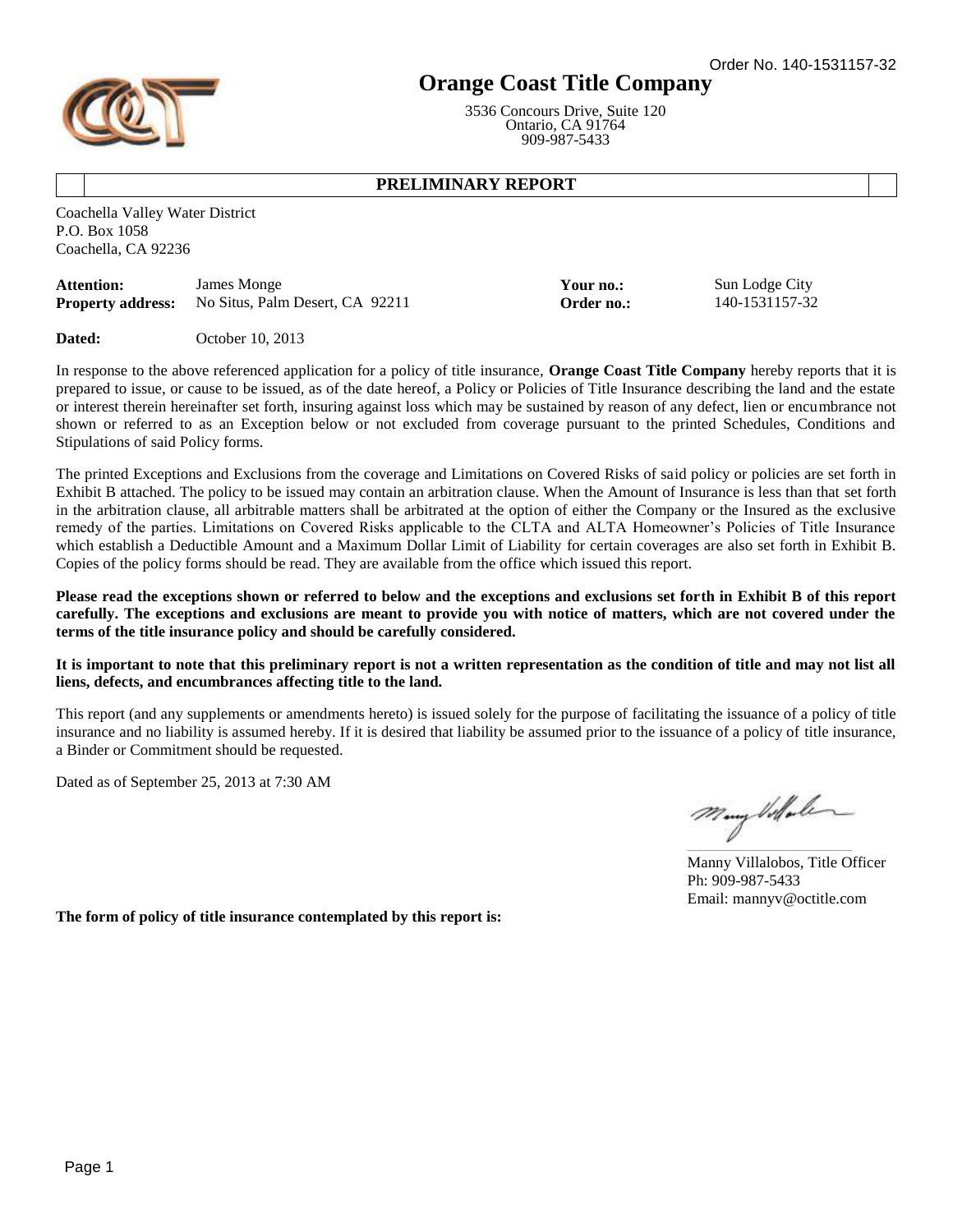# **Schedule "A"**

The estate or interest in the land hereinafter described or referred to covered by this report is:

A Fee.

Title to said estate or interest at the date hereof is vested in:

City of Palm Desert

The land referred to in this report is situated in the county of Riverside, State of California, and is described as follows:

Those portions of Sun Lodge Lane (60.00 feet wide), in the City of Palm Desert, County of Riverside, State of California, dedicated per Corporation Grant Deed recorded November 7, 1977 as Document No. 221700 and Corporation Grant Deed recorded November 23, 1977 as Document No. 234172, both of Official Records of said County.

Bounded Southerly by the Southwesterly continuation of that certain curved line described and shown as having a radius of 308.00 feet and a length of 34.29 feet in Grant Deed to the City of Palm Desert, recorded July 30, 1998 as Document No. 315686, of said Official Records and bounded Northerly by that certain vacated land described and shown in Exhibit "A", "A-1", "B" and "B-1" of Resolution No. 88-5, recorded January 27, 1988 as Document No. 22833, of said Official Records.

Assessor's Parcel Numbers(s): None of Record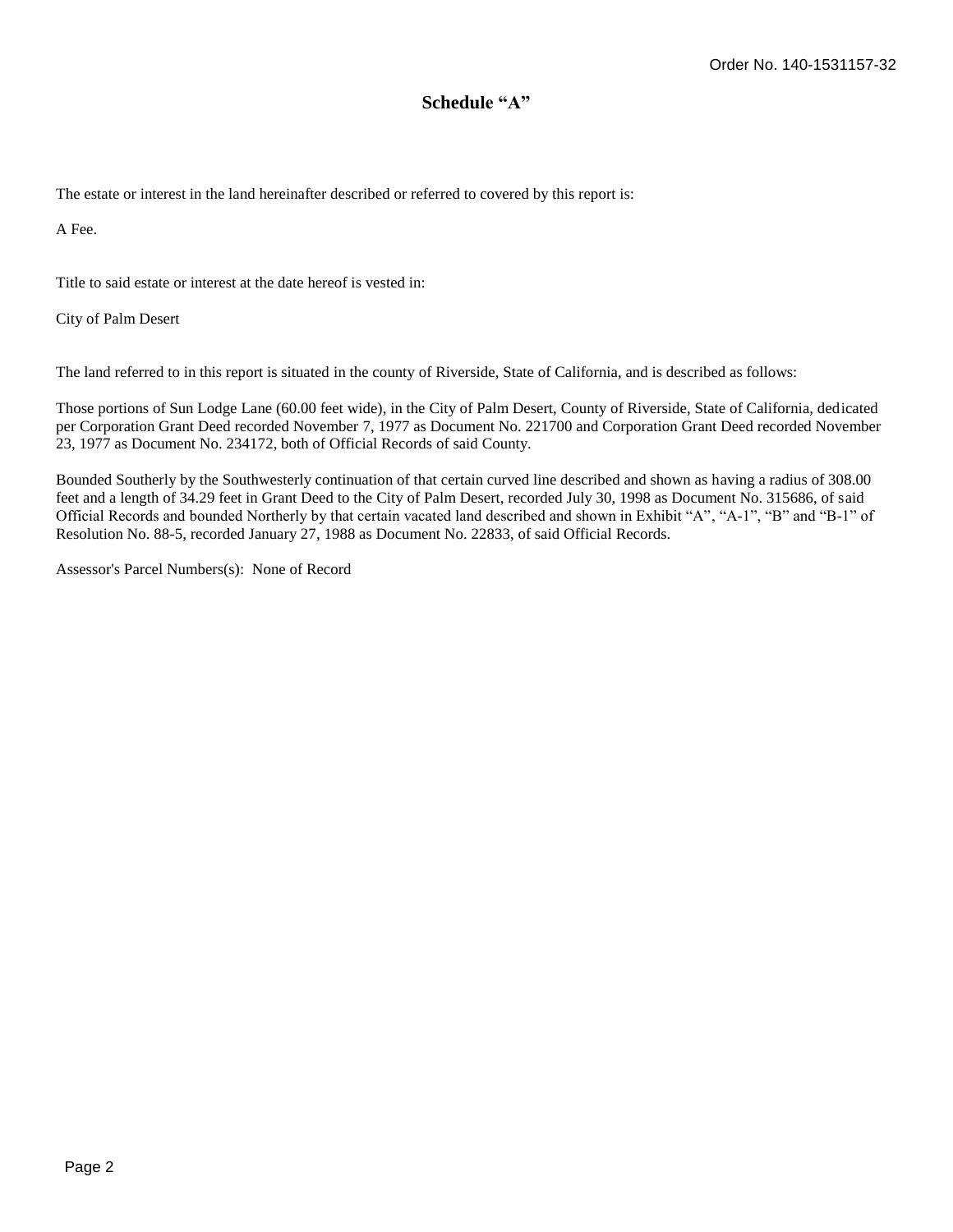# **Schedule "B"**

### **At the date hereof exceptions to coverage in addition to the printed exceptions and exclusions contained in said policy form would be as follows:**

- $\mathbf{1}$ General and special city and/or county taxes, bonds or assessments which may become due on said land, if and when title to said land is no longer vested in a governmental or quasi-governmental agency
- 2 The Lien of future supplemental taxes, if any, assessed pursuant to the provisions of section 75, et seq of the revenue and taxation code of the state of California
- 3 An easement for purposes herein stated, and rights incidental thereto as set forth in an instrument Recorded: January 27, 1988, as Instrument No. [1988-22833,](http://ta2.titleadvantage.com/TA/orders/managing/documentviewer.aspx?DocumentKey=c6029099-c7f8-45d7-b84c-91e8fe872e2d) of Official Records. For: public utilities and incidental purposes Affects: the location is set forth therein
- 4 "NOTE: Please be advised that our search did not disclose any open Deeds of Trust of record. If you should have knowledge of any outstanding obligation, please contact your title officer immediately for further review".
- 5 Rights of parties in possession of said land by reason of unrecorded leases, if any. Please forward said leases for our examination.
- 6 NOTE: Information in possession of this company indicates that a division of land is contemplated in the current transaction involving land described in this report. Such contemplated division of land would appear to fall within the purview of the subdivision map act (G.C. 66410 et seq.) As a prerequisite to the issuance of final title evidence, at least one of the following requirements must be accomplished to this company's satisfaction;
	- (1) A subdivision map must be recorded in compliance with the subdivision map act or related local ordinances;
	- (2) A parcel map must be recorded in compliance with the subdivision map act or related local ordinances;
	- (3) A certificate of compliance as provided for in the subdivision map act (G.C. 66499.35) must be recorded;
	- (4) A waiver as provided for in the subdivision map act (G.C. 66428) must be obtained; or
	- (5) Other satisfactory evidence indicating compliance or non-violation must be furnished.
- 7 This company will require the following in order to insure title in, or a conveyance or encumbrance from the entity named below.

Name: City of Palm Desert

(a) A copy of the by-laws or articles of association (sometimes known as the "agreement" or "charter").

(b) A copy of the resolution of the association approving the present transaction and identifying the subject land. The resolution should also state that the transaction is necessary for the business purposes of the association and should name the parties who are authorized to execute documents for the association.

(c) Articles of incorporation

# **End of Schedule B**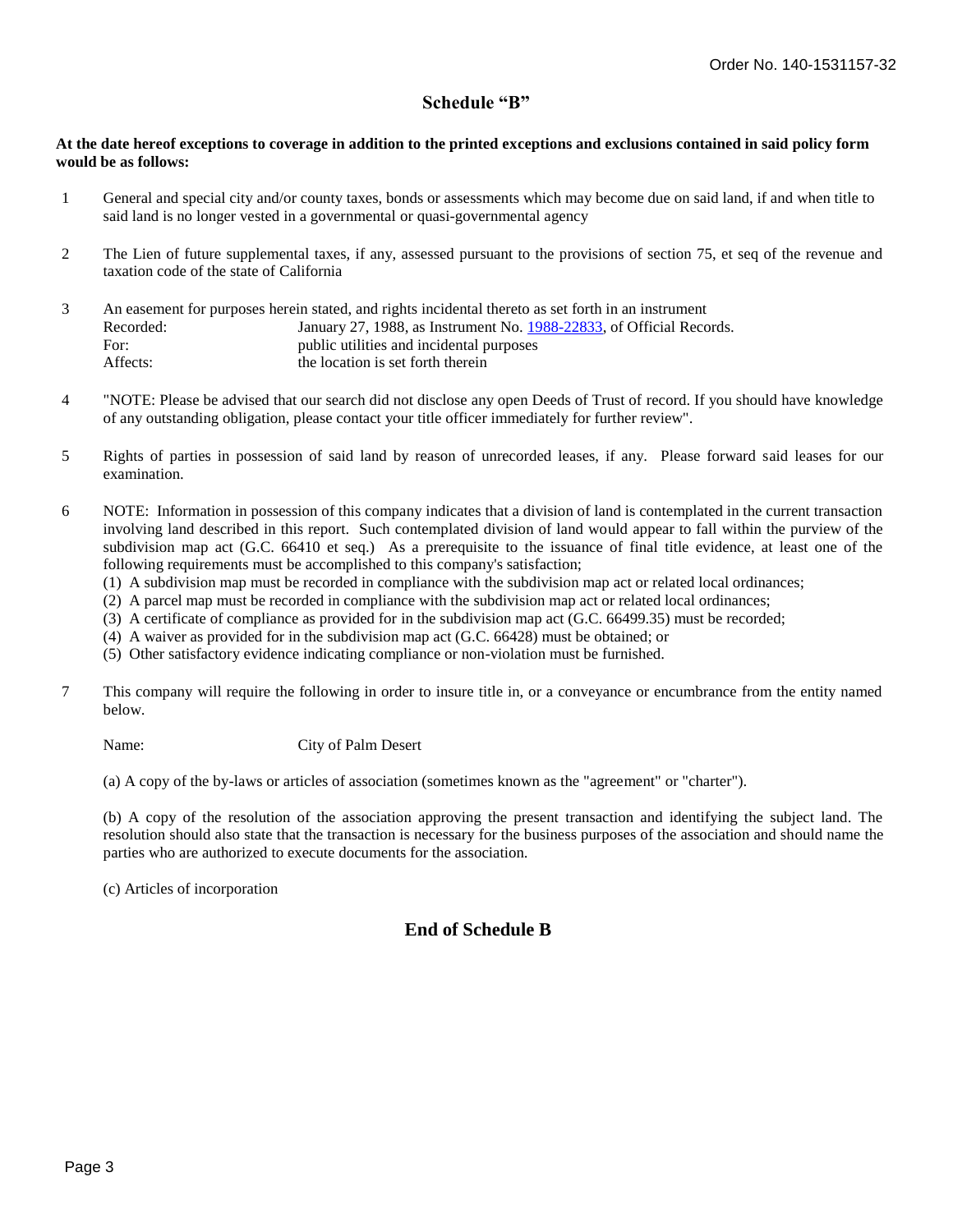# **"NOTES AND REQUIREMENTS SECTION"**

### **Note No. 1**

California Revenue and Taxation Code Section 18662, effective January 1, 1994 and by amendment effective January 1, 2003, provides that the buyer in all sales of California Real Estate may be required to withhold 3 and 1/3% of the total sales price as California State Income Tax, subject to the provisions of the law as therein contained.

### **NOTE NO. 2 PAYOFF INFORMATION:**

Note: this company does require current beneficiary demands prior to closing. If the demand is expired and a correct demand cannot be obtained, our requirements will be as follows:

- A. If this company accepts a verbal update on the demand, we may hold an amount equal to one monthly mortgage payment. The amount of this hold will be over and above the verbal hold the lender may have stipulated.
- B. If this company cannot obtain a verbal update on the demand, will either pay off the expired demand or wait for the amended demand, at the discretion of the escrow.
- C. In the event that a payoff is being made to a servicing agent for the beneficiary, this company will require a complete copy of the servicing agreement prior to close.

#### **Note No. 3**

If this company is requested to disburse funds in connection with this transaction, chapter 598, statutes of 1989 mandates hold periods for checks deposited to escrow or sub-escrow accounts. The mandatory hold is one business day after the day deposited. Other checks require a hold period from three to seven business days after the day deposited.

### **Notice Regarding Your Deposit of Funds**

California Insurance Code Sections 12413 *et. Seq.* Regulates the disbursement of escrow and sub-escrow funds by title companies. The law requires that funds be deposited in the title company escrow and sub-escrow accounts and be available for withdrawal prior to disbursement. Funds deposited with the Company by wire transfer may be disbursed upon receipt. Funds deposited with the Company via cashier's checks drawn on a California based bank may be disbursed the next business day after the day of deposit. If funds are deposited with by other methods, recording or disbursement may be delayed. All escrow and sub-escrow funds received by the Company will be deposited with other funds in one or more non-interest bearing escrow accounts of the Company in a financial institution selected by the Company. The Company and/or its parent company may receive certain direct or indirect benefits from the financial institution by reason of the deposit of such funds or the maintenance of such accounts with the financial institution, and the Company shall have no obligation to account to the depositing party in any manner for the value of, or to pay such party, any benefit received by the Company and/or its parent Company. Those benefits may include, without limitation, credits allowed by such financial institution on loans to the Company and/or its parent company and earnings on investments made on the proceeds of such loans, accounting, reporting and other services and products of such financial institution. Such benefits shall be deemed additional compensation of the Company for its services in connection with the escrow or sub-escrow. If funds are to be deposited with **Orange Coast Title Company** by wire transfer, they should be wired to the following bank/account:

### Wiring Instructions for This Office:

**Citizens Business Bank 301 Vanderbilt Way San Bernardino, CA 92408 245 122675 ABA 122234149 Account name: Orange Coast Title Builder Services Reference Title Order No. 140-1531157-32 and Manny Villalobos, Title Officer**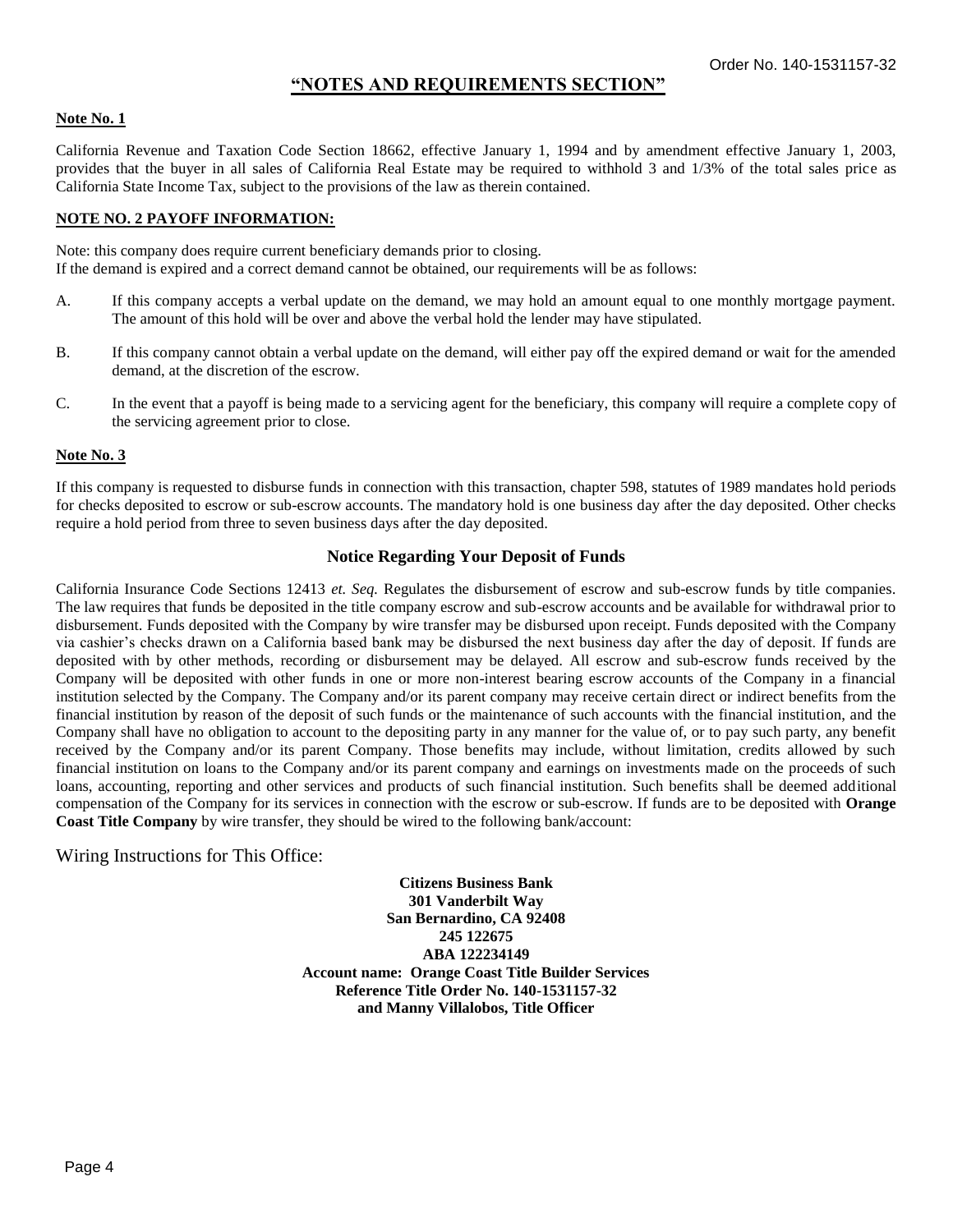# **Attention**

Please note that this preliminary report now has an extra copy of the legal description on a separate sheet of paper. There are no markings on the page. The idea is to provide you with a legal description that can be attached to other documents as needed. That legal description page immediately follows this page.

Thank you for your support of **Orange Coast Title Company**. We hope that this makes your job a little easier.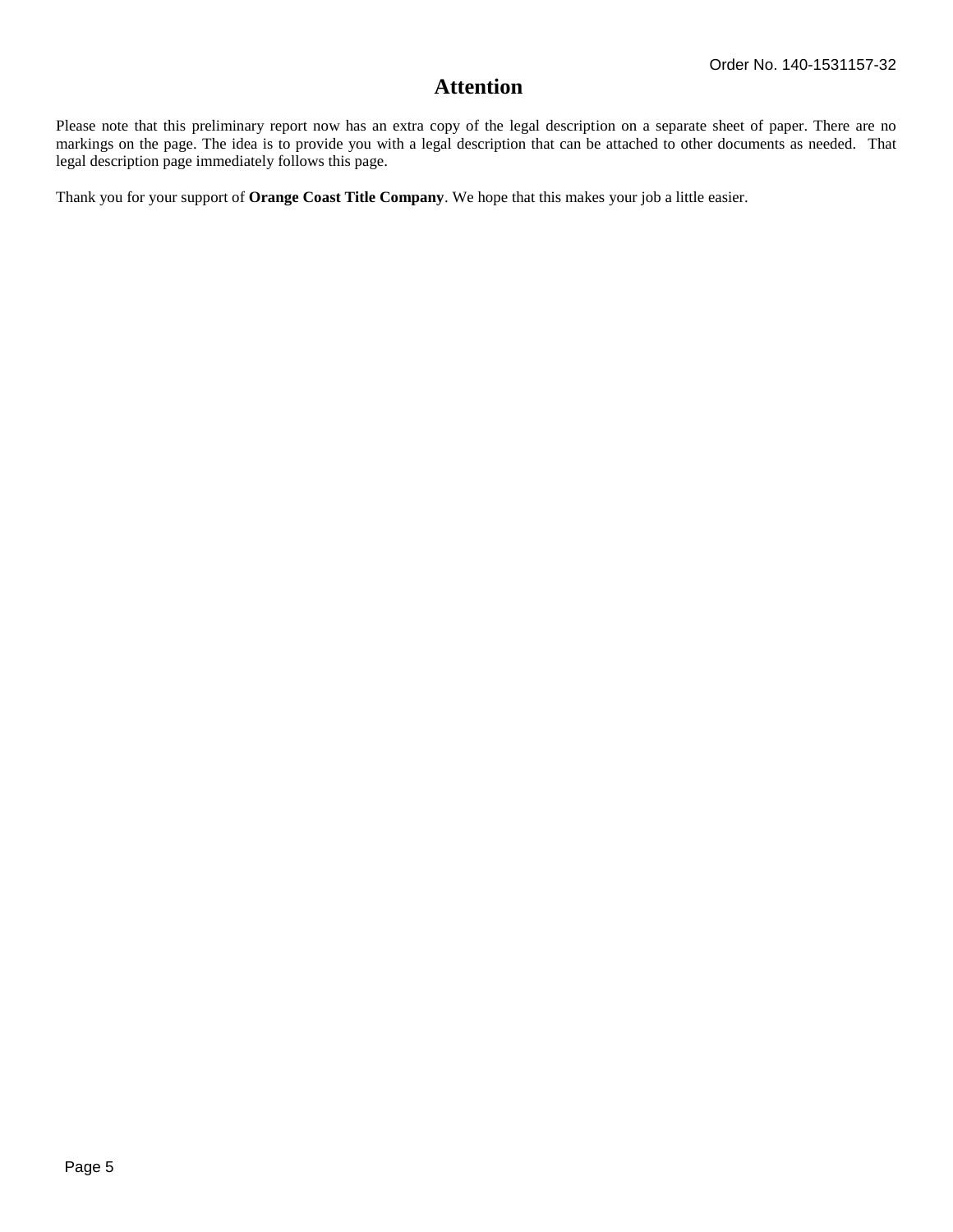# **Exhibit "A"**

Those portions of Sun Lodge Lane (60.00 feet wide), in the City of Palm Desert, County of Riverside, State of California, dedicated per Corporation Grant Deed recorded November 7, 1977 as Document No. 221700 and Corporation Grant Deed recorded November 23, 1977 as Document No. 234172, both of Official Records of said County.

Bounded Southerly by the Southwesterly continuation of that certain curved line described and shown as having a radius of 308.00 feet and a length of 34.29 feet in Grant Deed to the City of Palm Desert, recorded July 30, 1998 as Document No. 315686, of said Official Records and bounded Northerly by that certain vacated land described and shown in Exhibit "A", "A-1", "B" and "B-1" of Resolution No. 88-5, recorded January 27, 1988 as Document No. 22833, of said Official Records.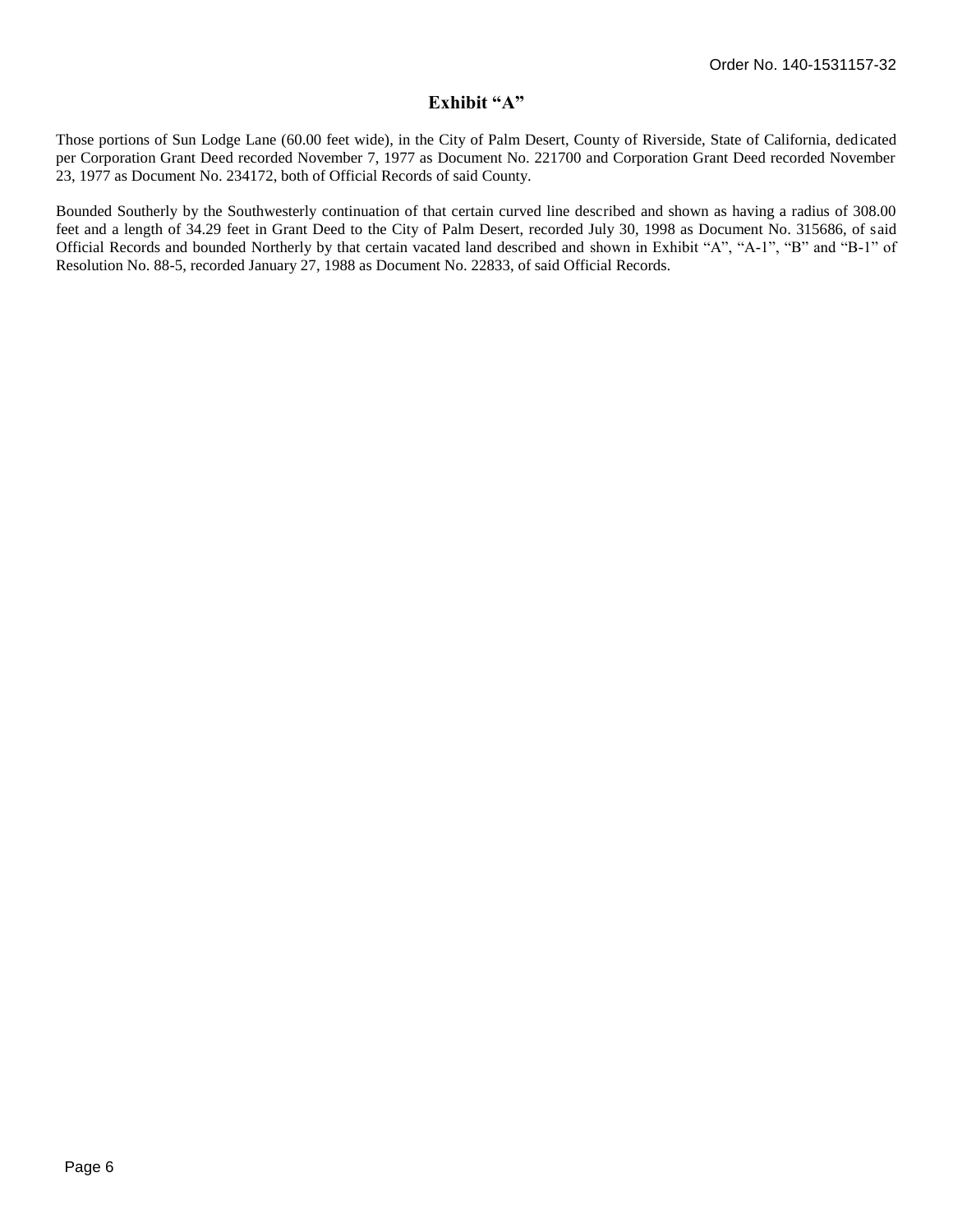# **CLTA Preliminary Report Form – Exhibit B (06-03-11)**

#### **CLTA STANDARD COVERAGE POLICY – 1990 EXCLUSIONS FROM COVERAGE**

The following matters are expressly excluded from the coverage of this policy and the Company will not pay loss or damage, costs, attorneys' fees or expenses which arise by reason of:<br>1. (a) Any law, ordinance or governmen

3. Defects, liens, encumbrances, adverse claims or other matters. (a) whether or not recorded in the public records at Date of Policy, but created, suffered, assumed or agreed to by the insured claimant; (b) not known to t

5. Invalidity or unenforceability of the lien of the insured mortgage, or claim thereof, which arises out of the transaction evidenced by the insured mortgage and is based upon usury or any consumer credit protection or tr 6. Any claim, which arises out of the transaction vesting in the insured the estate of interest insured by this policy or the transaction creating the interest of the insured lender, by reason of the operation of federal b

state insolvency or similar creditors' rights laws.

#### **EXCEPTIONS FROM COVERAGE - SCHEDULE B, PART I**

This policy does not insure against loss or damage (and the Company will not pay costs, attorneys' fees or expenses) which arise by reason of:<br>1. Taxes or assessments which are not shown as existing liens by the records of

#### 6. Any lien or right to a lien for services, labor or material not shown by the public records.

#### **CLTA/ALTA HOMEOWNER'S POLICY OF TITLE INSURANCE (02/03/10)**

#### **EXCLUSIONS**

In addition to the Exceptions in Schedule B, You are not insured against loss, costs, attorneys' fees, and expenses resulting from: 1. Governmental police power, and the existence or violation of those portions of any law or government regulation concerning: a.building, b. zoning, c.land use d. improvements on the Land, e.land division; and ,f.

environmental protection. This Exclusion does not limit the coverage described in Covered Risk 8.a., 14, 15, 16, 18, 19, 20, 23 or 27.

2. The failure of Your existing structures, or any part of them, to be constructed in accordance with applicable building codes. This Exclusion does not limit the coverage described in Covered Risk 14 or 15.

3. The right to take the Land by condemning it. This Exclusion does not limit the coverage described in Covered Risk 17.<br>4. Risks: a. that are created, allowed, or agreed to by You, whether or not they recorded in the Publ Policy Date; c. that result in no loss to You; or d. that first occur after the Policy Date - this does not limit the coverage described in Covered Risk 7, 8.e, 25, 26, 27, or 28. 5. Failure to pay value for Your Title.

6. Lack of a right: a. to any land outside the area specifically described and referred to in paragraph 3 of Schedule A; and b. in streets, alleys, or waterways that touch the Land. This Exclusion does not limit the

coverage described in Covered Risk 11 or 21. The transfer of the Title to You is invalid as a preferential transfer or as a fraudulent transfer or conveyance under federal bankruptcy, state insolvency, or similar creditors' rights laws.

### **LIMITATIONS ON COVERED RISKS**

Your insurance for the following Covered Risks is limited on the Owner's Coverage Statement as follows:<br>• For Covered Risk 16, 18, 19, and 21 Your Deductible Amount and Our Maximum Dollar Limit of Liability shown in Schedu

The deductible amounts and maximum dollar limits shown on Schedule A are as follows:

|                         | Your Deductible Amount                                                   | Our Maximum Dollar Limit of Liability |
|-------------------------|--------------------------------------------------------------------------|---------------------------------------|
| Covered Risk 16:        | 1 % of Policy Amount shown in Schedule A or \$2,500 (whichever is less)  | \$10,000                              |
| <b>Covered Risk 18:</b> | 1 % of Policy Amount shown in Schedule A or \$5,000 (whichever is less)  | \$25.000                              |
| Covered Risk 19:        | 1 % of Policy Amount shown in Schedule A or \$5,000 (whichever is less)  | \$25,000                              |
| <b>Covered Risk 21:</b> | 1 % of Policy Amount shown in Schedule A or \$ 2.500 (whichever is less) | \$5,000                               |
|                         | ALTA RESIDENTIAL TITLE INSURANCE POLICY (6-1-87)                         |                                       |

#### **EXCLUSIONS**

In addition to the Exceptions in Schedule B, you are not insured against loss, costs, attorneys' fees, and expenses resulting from:<br>1. Governmental police power, and the existence or violation of any law or government regu

4. Failure to pay value for your title.<br>5. Lack of a right: \*to any land outside the area specifically described and referred to in Item 3 of Schedule A OR \*in streets, alleys, or waterways that touch your land. This exclu Item 5 of Covered Title Risks.

#### **2006 ALTA LOAN POLICY (06-17-06) EXCLUSIONS FROM COVERAGE**

The following matters are expressly excluded from the coverage of this policy, and the Company will not pay loss or damage, costs, attorneys' fees or expenses which arise by reason of:

1. (a) Any law, ordinance or governmental regulation (including those relating to building and zoning) restricting, regulating, prohibiting or relating to (i) the occupancy, use, or enjoyment of the land; (ii) the characte

Exclusion 1(a) does not modify or limit the coverage provided under Covered Risk 5. 2. Rights of eminent domain. This Exclusion does not modify or limit the coverage provided under Covered Risk 7 or 8.

3. Defects, liens, encumbrances, adverse claims or other matters:(a)created, suffered, assumed or agreed to by the Insured Claimant; (b)not known to the Company, not recorded in the public records at Date of Policy, but known to the Insured Claimant and not disclosed in writing to the Company by the Insured Claimant prior to the date the Insured Claimant became an Insured under this policy; (c) resulting in no loss or damage to<br>the In have been sustained if the Insured Claimant had paid value for the Insured Mortgage.<br>4. Unenforceability of the lien of the Insured Mortgage because of the inability or failure of an Insured to comply with applicable doing

5. Invalidity or unenforceability in whole or in part of the lien of the Insured Mortgage that arises out of the transaction evidenced by the Insured Mortgage and is based upon usury or any consumer credit protection or truth in lending law.

6. Any claim, by reason of the operation of federal bankruptcy, state insolvency, or similar creditors' rights laws, that the transaction creating the lien of the Insured Mortgage, is (a) a fraudulent conveyance or fraudul

transfer, or (b) a preferential transfer for any reason not stated in Covered Risk 13(b) of this policy.<br>7. Any lien on the Title for real estate taxes or assessments imposed by governmental authority and created or attach Exclusion does not modify or limit the coverage provided under Covered Risk 11(b):

#### **EXCEPTIONS FROM COVERAGE**

This policy does not insure against loss or damage (and the Company will not pay costs, attorneys' fees or expenses) that arise by reason of: 1.(a) Taxes or assessments that are not shown as existing liens by the records of any taxing authority that levies taxes or assessments on real property or by the Public Records; (b) proceedings by a public agency that may

result in taxes or assessments, or notices of such proceedings, whether or not shown by the records of such agency or by the Public Records.<br>2.Any facts, rights, interests or claims which are not shown by the Public Record 3.Easements, liens or encumbrances, or claims thereof, not shown by the Public Records.

4.Any encroachment, encumbrance, violation, variation, or adverse circumstance affecting the Title that would be disclosed by an accurate and complete land survey of the Land and not shown by the Public Records. 5.(a) Unpatented mining claims; (b) reservations or exceptions in patents or in Acts authorizing the issuance thereof; (c) water rights, claims or title to water, whether or not the matters excepted under (a), (b) or (c) are

shown by the Public Records. 6. Any lien or right to a lien for services, labor or material not shown by the public records.

#### **2006 ALTA OWNER'S POLICY (06-17-06)**

#### **EXCLUSIONS FROM COVERAGE**

The following matters are expressly excluded from the coverage of this policy, and the Company will not pay loss or damage, costs, attorneys' fees, or expenses that arise by reason of: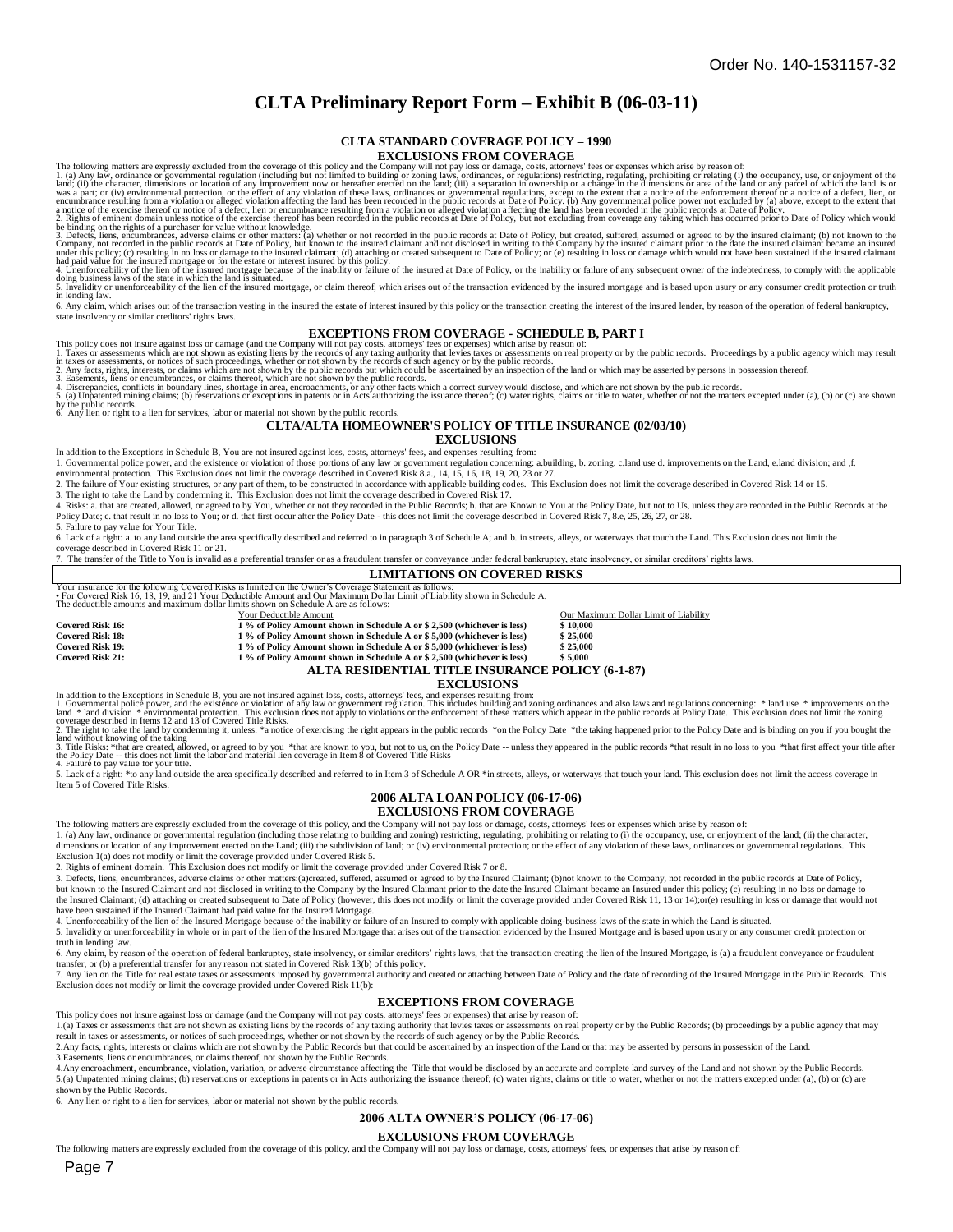1. (a) Any law, ordinance, permit, or governmental regulation (including those relating to building and zoning) restricting, regulating, prohibiting, or relating to: (i) the occupancy, use, or enjoyment of the Land; (ii) the character, dimensions, or location of any improvement erected on the Land; (iii) the subdivision of land; or (IV) environmental protection; or the effect of any violation of these laws, ordinances, or governmental regulations. This Exclusion 1(a) does not modify or limit the coverage provided under Covered Risk 5. (b) Any governmental police power. This Exclusion 1(b) does not modify or limit the coverage provided under Covered Risk 6.

2. Rights of eminent domain. This Exclusion does not modify or limit the coverage provided under Covered Risk 7 or 8.

3. Defects, liens, encumbrances, adverse claims, or other matters: (a) created, suffered, assumed, or agreed to by the Insured Claimant; (b) not Known to the Company, not recorded in the Public Records at Date of Policy, but Known to the Insured Claimant and not disclosed in writing to the Company by the Insured Claimant prior to the date the Insured Claimant became an Insured under this policy;(c) resulting in no loss or damage to the Insured Claimant; (d) attaching or created subsequent to Date of Policy (however, this does not modify or limit the coverage provided under Covered Risk 9 and 10); or (e) resulting in loss or<br>damage that woul

4. Any claim, by reason of the operation of federal bankruptcy, state insolvency, or similar creditors' rights laws, that the transaction vesting the Title as shown in Schedule A, is (a) a fraudulent conveyance or fraudule transfer; or (b) a preferential transfer for any reason not stated in Covered Risk 9 of this policy.

5. Any lien on the Title for real estate taxes or assessments imposed by governmental authority and created or attaching between Date of Policy and the date of recording of the deed or other instrument of transfer in the P Records that vests Title as shown in Schedule A.

The above policy form may be issued to afford either Standard Coverage or Extended Coverage. In addition to the above Exclusions from Coverage, the Exceptions from Coverage in a Standard Coverage policy will also include the following Exceptions from Coverage:

#### **EXCEPTIONS FROM COVERAGE**

This policy does not insure against loss or damage (and the Company will not pay costs, attorneys' fees or expenses) that arise by reason of:

1. (a) Taxes or assessments that are not shown as existing liens by the records of any taxing authority that levies taxes or assessments on real property or by the Public Records; (b) proceedings by a public agency that may result in taxes or assessments, or notices of such proceedings, whether or not shown by the records of such agency or by the Public Records.

2. Any facts, rights, interests, or claims that are not shown by the Public Records but that could be ascertained by an inspection of the Land or that may be asserted by persons in possession of the Land.<br>3. Easements, lie

4. Any encroachment, encumbrance, violation, variation, or adverse circumstance affecting the Title that would be disclosed by an accurate and complete land survey of the Land and that are not shown by the Public Records. 5. (a) Unpatented mining claims; (b) reservations or exceptions in patents or in Acts authorizing the issuance thereof; (c) water rights, claims or title to water, whether or not the matters excepted under (a), (b), or (c) shown by the Public Records.

6. Any lien or right to a lien for services, labor or material not shown by the public records.

#### **ALTA EXPANDED COVERAGE RESIDENTIAL LOAN POLICY (07-26-10)**

#### **EXCLUSIONS FROM COVERAGE**

The following matters are expressly excluded from the coverage of this policy and the Company will not pay loss or damage, costs, attorneys fees or expenses which arise by reason of:<br>1. (a) Any law, ordinance, permit, or g This Exclusion 1(a) does not modify or limit the coverage provided under Covered Risks 5, 6, 13(c), 13(d), 14, and 16.(b) Any governmental police power. This Exclusion 1(b)does not modify or limit the coverage provided under Covered Risks 5, 6, 13(c), 13(b), 14, and 16.

2. Rights of eminent domain. This Exclusion does not modify or limit the coverage provided under Covered Risk 7 or 8.

3. Defects, liens, encumbrances, adverse claims or other matters (a) created, suffered, assumed or agreed to by the Insured Claimant; (b) not Known to the Company, not recorded in the Public Records at Date of<br>Policy, but damage to the Insured Claimant;(d) attaching or created subsequent to Date of Policy (however, this does not modify or limit the coverage provided under Covered Risks 11, 16, 17, 18, 19, 20, 21, 22, 23, 24, 27 or 26);<br>or (

4. Unenforceability of the lien of the Insured Mortgage because of the inability or failure of the Insured to comply with applicable doing-business laws of the state in which the Land is situated.

5. Invalidity or unenforceability in whole or in part of the lien of the Insured Mortgage that arises out of the transaction evidenced by the Insured Mortgage and is based upon usury, or any consumer credit protection or t

6. Any claim of invalidity, unenforceability or lack of priority of the lien of the Insured Mortgage as to Advances or modifications made after the Insured has Knowledge that the vestee shown in Schedule A is no

longer the owner of the estate or interest covered by this policy. This Exclusion does not modify or limit the coverage provided in Covered Risk 11. 7. Any lien on the Title for real estate taxes or assessments imposed by governmental authority and created or attaching subsequent to Date of Policy in accordance with applicable building codes. This Exclusion does not<br>mo

8. The failure of the residential structure, or any portion of it, to have been constructed before, on or after Date of Policy in accordance with applicable building codes. This Exclusion does not modify or limit the cover

provided in Covered Risk 5 or 6.<br>9. Any claim, by reason of the operation of federal bankruptcy, state insolvency, or similar creditors' rights laws, that the transaction creating the lien of the Insured Mortgage, is (a) a transfer, or (b) a preferential transfer for any reason not stated in Covered Risk 27(b) of this policy.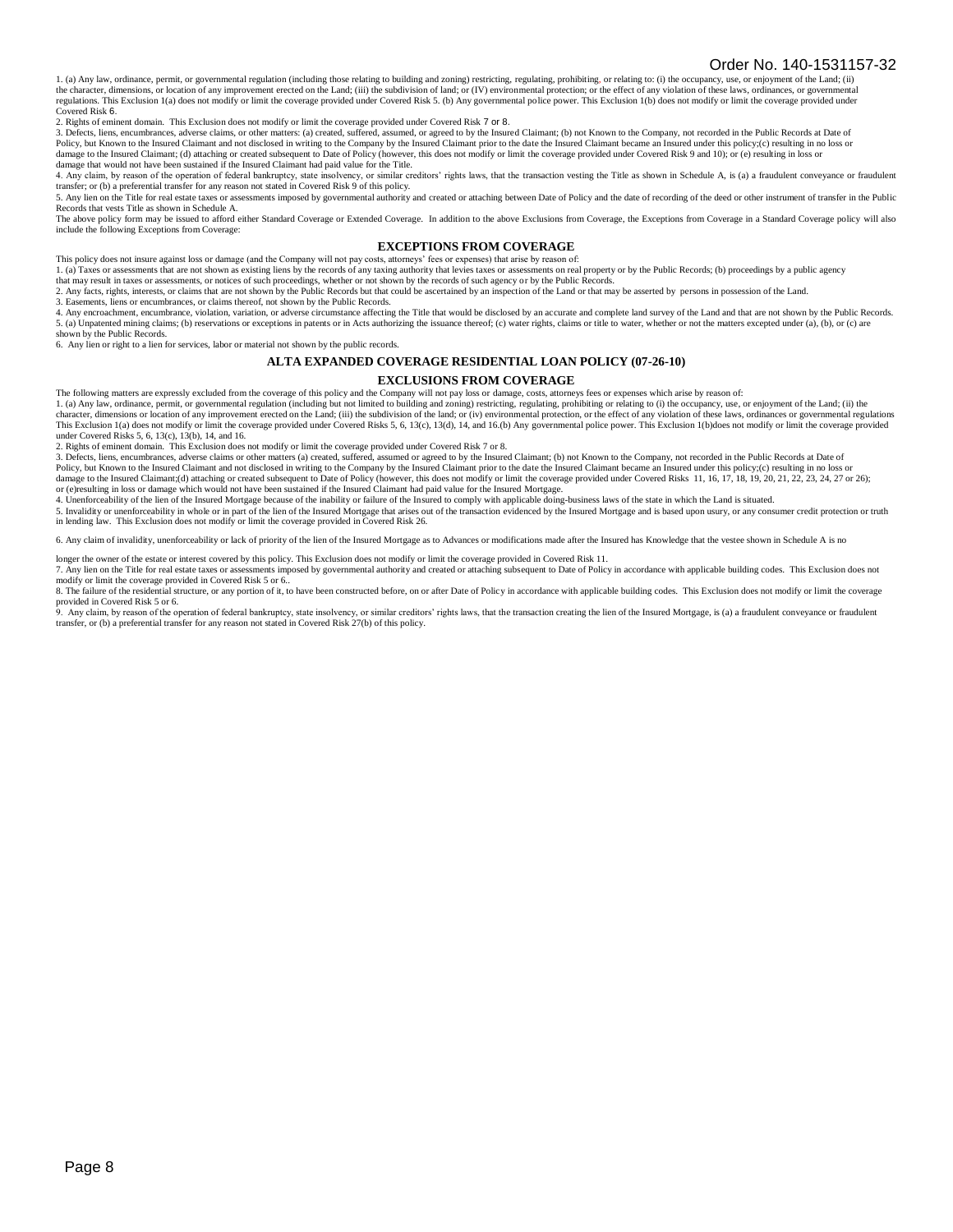# **Orange Coast Title Company PRIVACY POLICY**

# **We Are Committed to Safeguarding Customer Information**

In order to better serve your needs now and in the future, we may ask you to provide us with certain information. We understand that you may be concerned about what we will do with such information – particularly any personal or financial information. We agree that you have a right to know how we will utilize the personal information that you provide to us. Therefore, we have adopted this Privacy Policy to govern the use and handling of your personal information.

# **Applicability**

This Privacy Policy governs our use of the information which you provide to us. It does not govern the manner in which we may use information we have obtained from any other source, such as information obtained from a public record or from another person or entity.

# **Types of Information**

Depending upon which of our services you are utilizing, the types of nonpublic personal information that we may collect include:

- Information we receive from you on applications, forms and in other communications to us, whether in writing, in person, by telephone or any other means.
- Information we receive from providers of services to us, such as appraisers, appraisal management companies, real estate agents and brokers and insurance agencies (this may include the appraised value, purchase price and other details about the property that is the subject of your transaction with us).
- Information about your transactions with us, our Affiliated Companies, or others; and
- Information we receive from a consumer reporting agency.

### **Use of Information**

We request information from you for our own legitimate business purposes and not for benefit of any nonaffiliated party. Therefore, we will not release your information to nonaffiliated parties except: (1) as necessary for us to provide the product or service you have requested of us; or (2) as permitted by law. We may, however, store such information indefinitely, including the period after which any customer relationship has ceased. Such information may be used for any internal purpose, such as quality control efforts or customer analysis.

### **Former Customers**

#### **Even if you are no longer our customer, our Privacy Policy will continue to apply to you.**

### **Confidentiality and Security**

We will use our best efforts to ensure that no unauthorized parties have access to any of your information. We restrict access to nonpublic personal information about you to those individuals and entities who need to know that information to provide products or services to you. We will use our best efforts to train and oversee our employees and agents to ensure that your information will be handled responsibly and in accordance with this Privacy Policy. We currently maintain physical, electronic, and procedural safeguards that comply with federal regulations to guard your nonpublic personal information.

### **Opting Out**

We may also share the information we collect about you within our family of companies (our "Affiliated Companies"). We may also provide this information to companies that perform marketing or other services on our behalf, or on behalf of our Affiliated Companies ("Service Providers"). However, we will not share this information with our Affiliated Companies or our Service Providers if you choose to opt out, in writing. To opt out, please use the form entitled "Request Not to Share Nonpublic Personal Information", which is attached hereto. This form provides instructions on how to request us not to share information with third parties.

Please be aware that Orange Coast Title Company and its Affiliated Companies maintain high standards to safeguard nonpublic, personal information, and do not rent or sell such information. Please note, however, that unless you opt out in writing, our Affiliated Companies and Service Providers will have access to the information in our files.

### **Other Important Information**

We reserve the right to modify or supplement this Privacy Policy at any time. If our Privacy Policy changes, we will provide the new Privacy Policy and the ability to opt out (as required by law) before the new policy becomes effective.